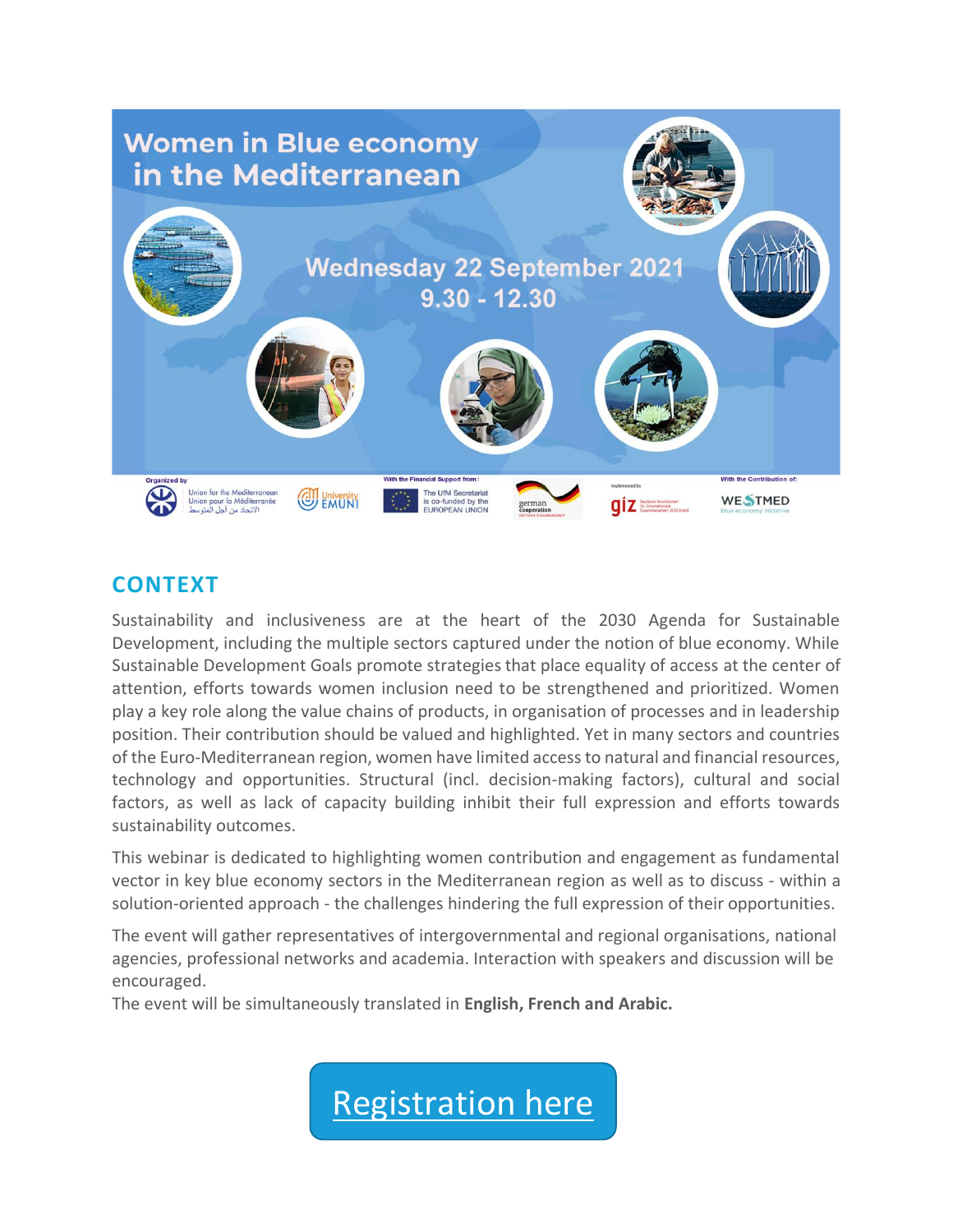### **AGENDA**

# **September 22 | 09:30-12:30 (CET)**

### **09:30 – 09:50 Welcome and introduction**

*MODERATOR: Ms. Jerneja Penca, Head of Academic Affairs, Euro-Mediterranean University*

- **UfM EU and Jordan Co-presidency: Opening remarks** *Mr Christos Economou, Deputy Director and Head of Unit, DG MARE and Mr. Mohammad Al-Sakran, Executive Director, Transport and Logistics, Aqaba Development Corporation*
- **UfM Secretariat: Developments at UfM level** *UfM Environment and Blue Economy Division – Ms. Alessandra Sensi, Head of Sector UFM Social and Civil Affairs Division – Ms. Anna Dorangricchia, Project Manager*

**09:50 – 10:00 Women in the Mediterranean economy** 

*MODERATOR: Ms. Alessandra Sensi, Head of Sector, Union for the Mediterranean*

- **United Nations Development Programme (UNDP) - A regional perspective: Women in Arab Region Economy** *Ms. Rania Tarazi, Gender Specialist, Regional Bureau for Arab States Mr. Vito Intini, Regional Chief Economist for the Arab Region*
- **Swedish Dialogue Institute for the Middle East and North Africa: Women economic empowerment in the Mena Region**  *Ms. Charlotta Sparre, Director*

**10:00 – 11:00 Women in blue economy in the Mediterranean**

*MODERATOR: as above*

- **European Commission, DG MARE: Gender equality in the Blue Economy** *Ms. Pauline Caumont, Policy Assistant, Sustainable blue economy sectors*
- **International Maritime Organization (IMO): Empowering women in the maritime community**

*Mr. Chris Trelawny, Chief Maritime Development*

- **World Tourism Organization (UNWTO): The position of women in tourism** *Ms. Alessandra Priante, Director, Regional Department for Europe*
- **Food and Agricultural Organisation of the UN (FAO)/General Fisheries Commission for the Mediterranean (GFCM): Strategic view and activities in the region**

*Ms. Anna Carlson, FAO – GFCM Fishery Officer*

• **International Organisation for Women in the Seafood Industry: The roles and contributions of women in the seafood industry** *Ms. Camille Cherques, Head of programmes*